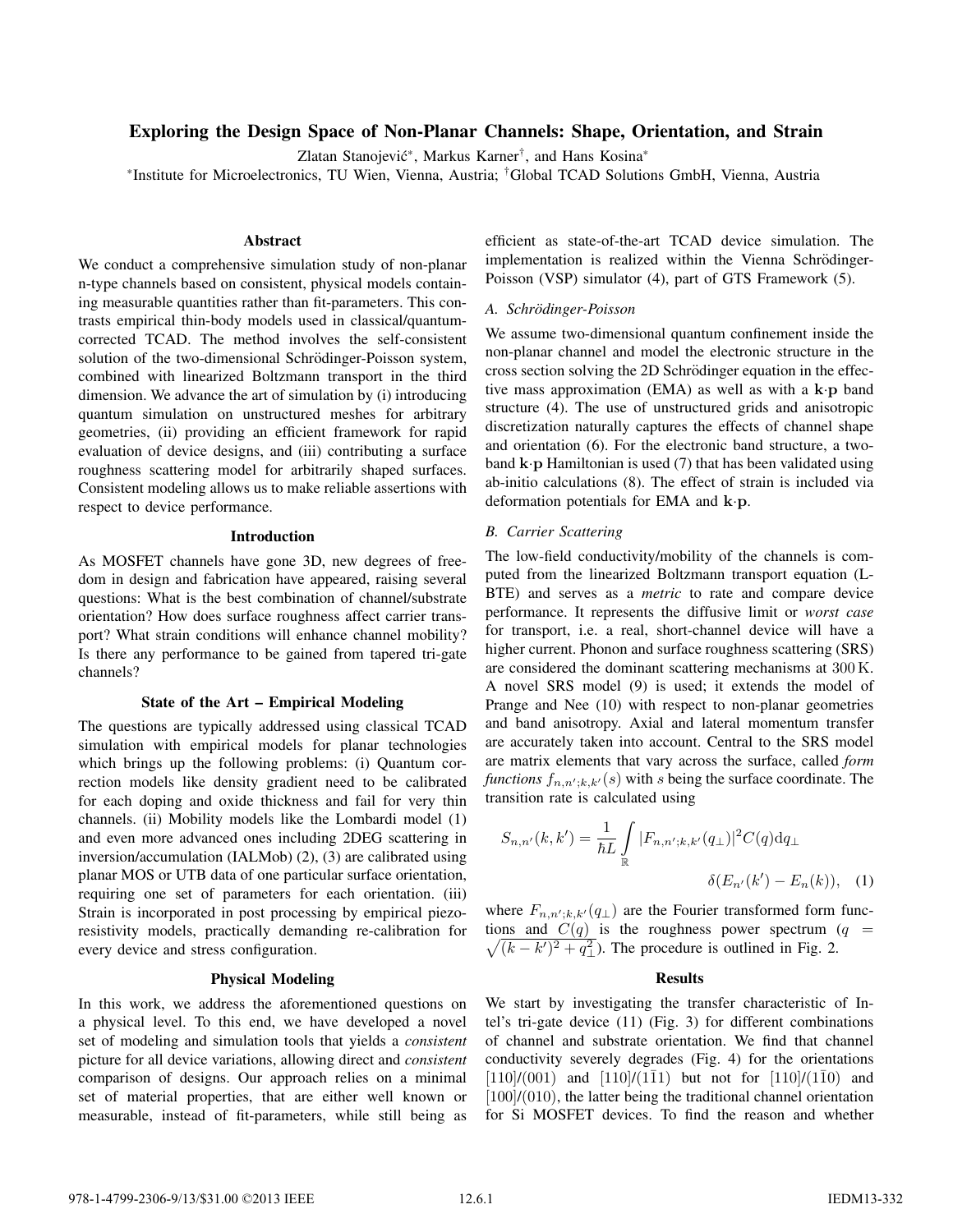

Fig. 1. The flexible architecture of the VSP allows to arrange complex simulation flows. Shown are the models involved in the computations performed in this work: a self-consistent Schrödinger-Poisson loop (SCL) is run with strain and mobility models as pre and post-processing steps, respectively. Single arrows represent data flow, double arrows control flow.

tapering has any influence, we conduct a systematic study on an ensemble of different channel shapes, ranging from triangular via trapezoidal to rectangular (Fig. 5). A differential analysis of the contributing scattering mechanisms in Fig. 6 reveals that SRS is the source of mobility degradation: In the rectangular channel electrons interact with both top and sidewall roughness; in the triangular channel they are squeezed between the inclined sidewalls. Proximity to rough {110} or {111} surfaces is known to reduce electron mobility, compared to {100} (12). Hence, if the interacting surfaces are not close to {100}, mobility degradation will occur.

While  $[110]/(1\overline{1}0)$  appears merely as good as  $[100]/(010)$ in the EMA approximation, **k**·**p**-analysis of the subband structure (Fig. 8) reveals that  $[100]/(010)$  has reduced mobility due to increased transport effective mass; the mass increase is due to confinement and cannot be mitigated by strain.  $[110]/(1\bar{1}0)$  on the other hand not only shows little to no transport mass increase but its mass can be reduced below bulk level using tensile stress along the channel (Fig. 9), resulting in an mobility enhancement of  $\approx 30\%$  for 600 MPa which is in excellent agreement with experimental data (13).

## **Conclusion**

We present a comprehensive modeling approach for investigating the design space of non-planar MOSFET channels, spanned by channel shape, crystal orientation, and strain, based on physical modeling.

We observe a complex interplay between orientation and surface roughness that in many cases leads to severe degradation of device performance. Our study shows  $[110]/(1\bar{1}0)$ as only alternative orientation to  $\langle 100 \rangle$  that does not suffer from mobility degradation through SRS and moreover allows additional mobility enhancement of 30% and possibly more.

#### **Acknowledgment**

This work has been supported by the Austrian Science fund through contracts F025 and I841-N16.



Fig. 2. Computational procedure to obtain the surface roughness scattering rates. For each two cross-section wavefunctions  $\psi_n$  and  $\psi_{n'}$  the positiondependent matrix element (form function  $f_{n,n'}(s)$ ) is evaluated along the interface curve *C* on the mesh. The sqare magnitude of their Fourier transform,  $F_{n,n'}(q_{\perp})$ , is multiplied by the roughness power spectrum and integrated to give the scattering rate.

#### **References**

- (1) C. Lombardi, S. Manzini, A. Saporito, and M. Vanzi. "A physically based mobility model for numerical simulation of nonplanar devices." *IEEE T. Comput. Aid. D.*, vol. 7(11), pp. 1164–1171, 1988.
- (2) S. Reggiani, E. Gnani, A. Gnudi, M. Rudan, and G. Baccarani. "Low-Field Electron Mobility Model for Ultrathin-Body SOI and Double-Gate MOSFETs With Extremely Small Silicon Thicknesses." *IEEE T. Electron. Dev.*, vol. 54(9), pp. 2204–2212, 2007.
- (3) "Synopsys TCAD News Apr.", April 2013.
- (4) Z. Stanojevic and H. Kosina. "VSP a Quantum Simulator for Engineering Applications." In *Intl. Workshop Comput. Electron.*. June 2013, pp. 93–94.
- (5) http://www.globaltcad.com/en/products/gts-framework.html
- (6) Z. Stanojevic, M. Karner, K. Schnass, C. Kernstock, O. Baumgartner, and H. Kosina. "A versatile finite volume simulator for the analysis of electronic properties of nanostructures." In *Proc. 16th SISPAD*. Sept 2011, pp. 143–146.
- (7) J. C. Hensel, H. Hasegawa, and M. Nakayama. "Cyclotron Resonance in Uniaxially Stressed Silicon. II. Nature of the Covalent Bond." *Phys. Rev.*, vol. 138(1A), pp. A225–A238, Apr 1965.
- (8) V. A. Sverdlov, T. Windbacher, F. Schanovsky, and S. Selberherr. "Mobility Modeling in Advanced MOSFETs with Ultra-Thin Silicon Body under Stress." *JICS*, vol. 4(2), pp. 55–60, 2009.
- (9) Z. Stanojevic and H. Kosina. "Surface-Roughness-Scattering in Non-Planar Channels – the Role of Band Anisotropy." In *Proc. 18th SISPAD*. Sept 2013, pp. 352–355.
- (10) R. E. Prange and T.-W. Nee. "Quantum Spectroscopy of the Low-Field Oscillations in the Surface Impedance." *Phys. Rev.*, vol. 168, pp. 779– 786, Apr 1968.
- (11) C. Auth, C. Allen, A. Blattner, D. Bergstrom, M. Brazier, M. Bost, et al. "A 22nm high performance and low-power CMOS technology featuring fully-depleted tri-gate transistors, self-aligned contacts and high density MIM capacitors." In *VLSIT*. 2012, pp. 131–132.
- (12) S. Takagi, A. Toriumi, M. Iwase, and H. Tango. "On the universality of inversion layer mobility in Si MOSFET's: Part II-effects of surface orientation." *IEEE T. Electron. Dev.*, vol. 41(12), pp. 2363–2368, 1994.
- (13) S. Bangsaruntip, A. Majumdar, G. Cohen, S. Engelmann, Y. Zhang, M. Guillorn, et al. "Gate-all-around silicon nanowire 25-stage CMOS ring oscillators with diameter down to 3 nm." In *VLSIT*. 2010, pp. 21 –22.
- (14) Chipworks Tech. Blog. "Intel's 22-nm Tri-gate Transistors Exposed.", April 2012.
- (15) Z. Stanojevic, V. Sverdlov, O. Baumgartner, and H. Kosina. "Subband engineering in n-type silicon nanowires using strain and confinement." *SSE*, vol. 70(0), pp. 73 – 80, 2012.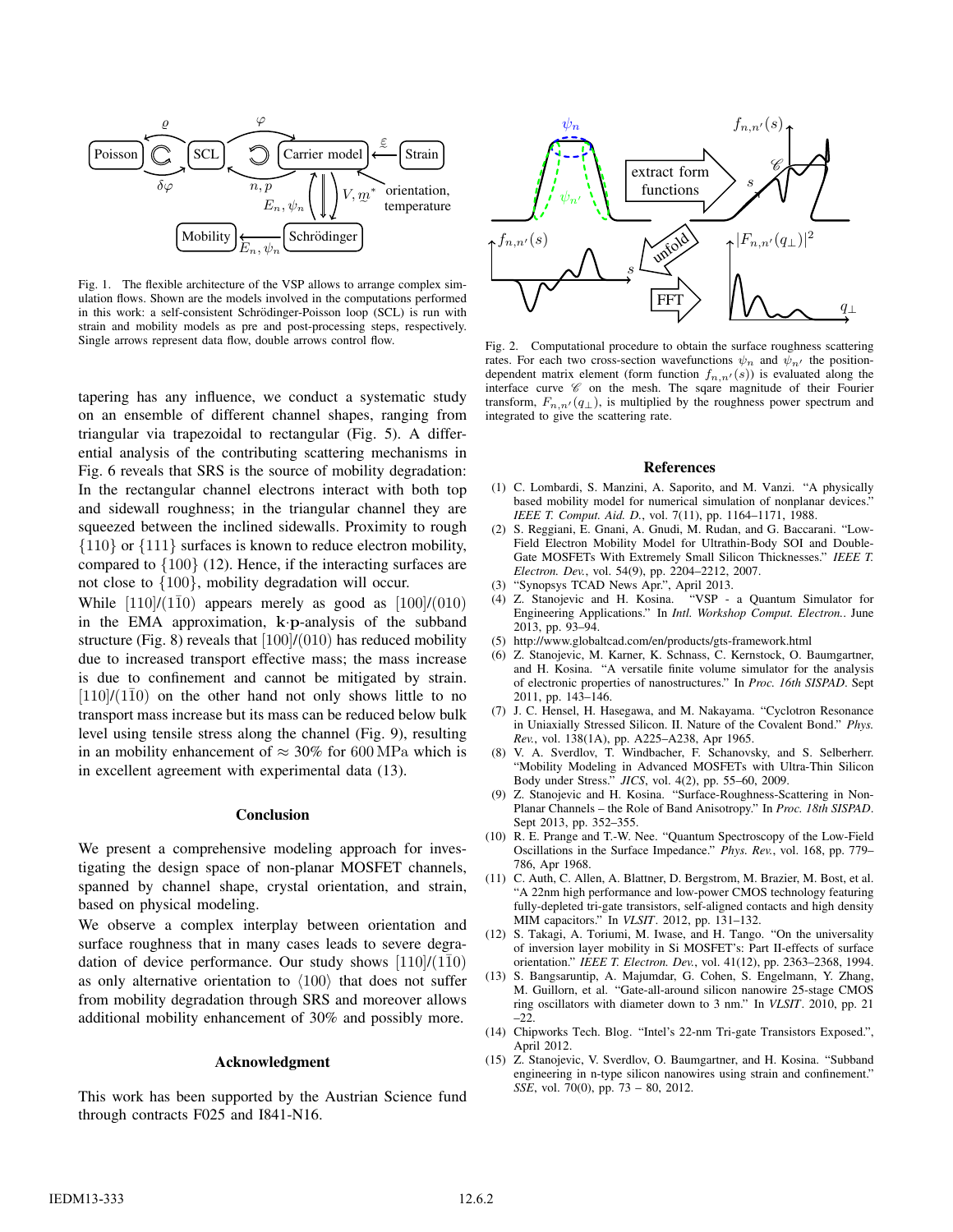



Fig. 3. Left: TEM image of an NMOS fin structure fabricated by Intel (11), (14); segments of the simulation domain are overlaid. Right: electron concentration in the fin under gate bias  $V_{\text{G}} = 1 \text{V}$  from a self-consistent Schrödinger-Poisson calculation; the computational grid is shown.

Fig. 4. Fin channel transfer characteristics for four different channel/substrate orientations of the device shown in Fig. 3; degradation of the characteristic can be observed for  $\left[110\right]/\left(001\right)$  and  $\left[110\right]/\left(1\overline{1}1\right)$  orientations, but not for  $[110]/(1\bar{1}0)$  which has about the same drive current as  $[100](010)$ , the traditional orientation in Si MOSFET fabrication.



Fig. 5. To shed light on what influences current degradation, an ensemble of channel cross-section shapes is generated, ranging from a triangular fin to rectangular one. Transfer characteristics are calculated for each shape and orientation; electron concentration is shown for the  $[110]/(001)$  orientation (degraded) at  $V_G = 1$  V (strong inversion). We note that electrons preferably occupy the top of the fin and the device corners with slight inversion close to the sidewalls.



Fig. 6. Breaking down the mobility into the contributing scattering mechanisms reveals that surface roughness scattering (SRS) is mainly responsible for the orientation-dependent behavior. SRS-limited mobility increases with thinning of the fin top for  $[100]/(010)$ . In  $[110]/(001)$  direction the picture is quite different: SRS-limited mobility increases with tapering, reaching a local maximum and then plummeting as the triangular shape is approached;  $[110]/(\overline{1}\overline{1}0)$ does not appear to suffer from increased SRS and exhibits almost the same behavior as [100]/(010). The explanation for this is that electrons scatter more off rough  $\{110\}$  and  $\{111\}$  surfaces than they do off  $\{100\}$  surfaces (12). In the  $[100]/(010)$  and  $[110]/(1\bar{10})$  channels electrons face the rough sidewalls roughly at  $\{100\}$ , while in the  $[100]/(001)$  channel sidewall are approximately  $\{110\}$ -oriented.